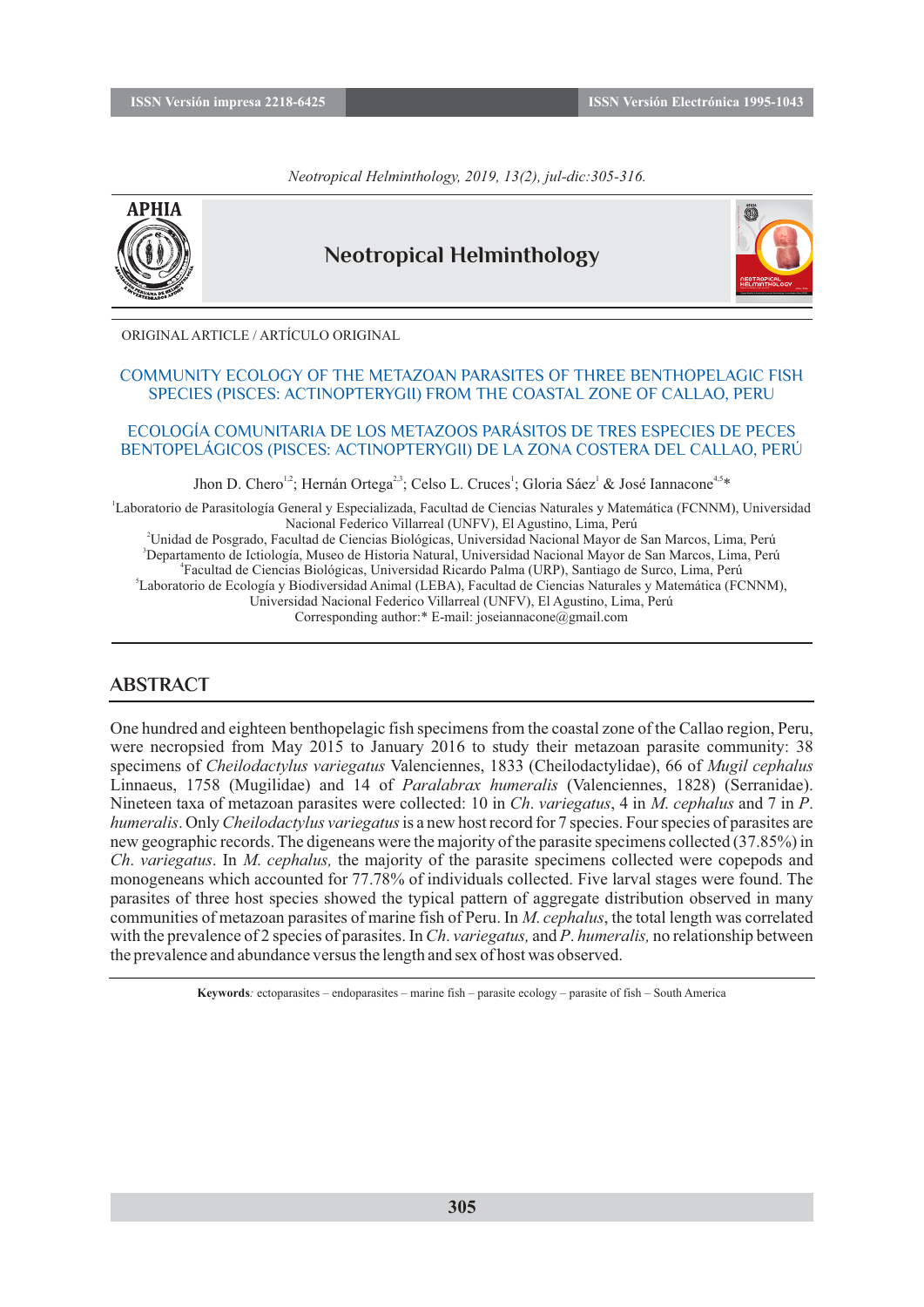# **RESUMEN**

Ciento dieciocho especímenes de peces bentopelágicos de la zona costera de la región del Callao, Perú, fueron sometidas a una autopsia de mayo de 2015 a enero de 2016 para estudiar su comunidad de parásitos metazoos: 38 especímenes de *Cheilodactylus variegatus* Valenciennes, 1833 (Cheilodactylidae), 66 de *Mugil cephalus* Linnaeus, 1758 (Mugilidae) y 14 de *Paralabrax humeralis* (Valenciennes, 1828) (Serranidae). Diecinueve taxones de metazoos parásitos fueron recolectados: 10 en *Ch. variegatus*, 4 en *M. cephalus* y 7 en *P. humeralis.* Solo *Cheilodactylus variegatus* es un nuevo registro de huésped para 7 especies. Cuatro especies de parásitos son nuevos registros geográficos. Los digeneos fueron la mayoría de los especímenes de parásitos recolectados (37,85%) en *Ch. variegatus*. En *M. cephalus*, la mayoría de las muestras de parásitos recolectadas fueron copépodos y monogeneos con 77,78% de los individuos recolectados. Se encontraron cinco estadios larvarios. Los parásitos de tres especies hospedadoras mostraron el patrón típico de distribución agregada observado en muchas comunidades de parásitos metazoos de peces marinos del Perú. En *M. cephalus*, la longitud total se correlacionó con la prevalencia de 2 especies de parásitos*. Ch. variegatus* y *P. humeralis*, no se observó relación entre la prevalencia y la abundancia versus la longitud y el sexo del huésped.

**Palabras clave**: ectoparásitos – endoparásitos – peces marinos – ecología parasitaria – parásito de peces – América del Sur

Three hierarchical levels in studies of parasite communities are recognized: (a) infracommunities, which that include all individuals of different species of parasites within a single host. (b) component communities formed by all infracommunities within a population or host and (c) composite communities, that include all parasite communities in various hosts within an ecosystem (Bush *et al*., 1997, 2001).

Community studies form the basis of any parasitological study and are useful for making comparisons between host species by their parasitological descriptors for evaluation of biodiversity loss or as indicators of pollution (Lafferty, 2012; Madanire-Moyo *et al*., 2012; Madhavi & Lakshmi, 2012). Most studies of these biological systems consist of interpreting patterns of distribution and abundance of parasitic taxa as hosts themselves of variables such as their ontogenetic stage with samples usually taken in a lifetime opportunity (Ferrer-Castelló *et al.*, 2007).

One of the most suitable models to study ecological aspects of parasites is the aquatic system of metazoan parasites of marine fish (Luque & Poulin, 2007). For ease of collection of hosts and

**INTRODUCTION** for the possibility of obtaining a large number of replicas, parasites of fish are the most studied compared to any other group of vertebrates (Luque, 2008; Luque *et al*., 2016). Many variables of fish hosts (intrinsic characteristics) and environmental (extrinsic) influence parasitic communities (Cruces *et al.*, 2014, 2015; Chero *et al.*, 2016). The latter have been used as tools to discriminate host populations, trophic interactions and to identify contaminated environments (Muñoz & Cribb, 2006; Pulido & Monks, 2008). The length and sex of the fish host are considered important ecological variables that relate to fluctuations in parasitic communities (Luque & Poulin, 2008; Iannacone & Alvariño, 2009ab).

> In the present study, we report the community ecology of the metazoan parasites of three benthopelagic fish species at the component and infracommunity level from Callao, Peru.

#### **MATERIAL AND METHODS**

Thirty eight specimens of *Cheilodactylus variegatus* Valenciennes, 1833 (Cheilodactylidae), 66 of *Mugil cephalus* Linnaeus, 1758 (Mugilidae) and 14 of *Paralabrax humeralis* (Valenciennes,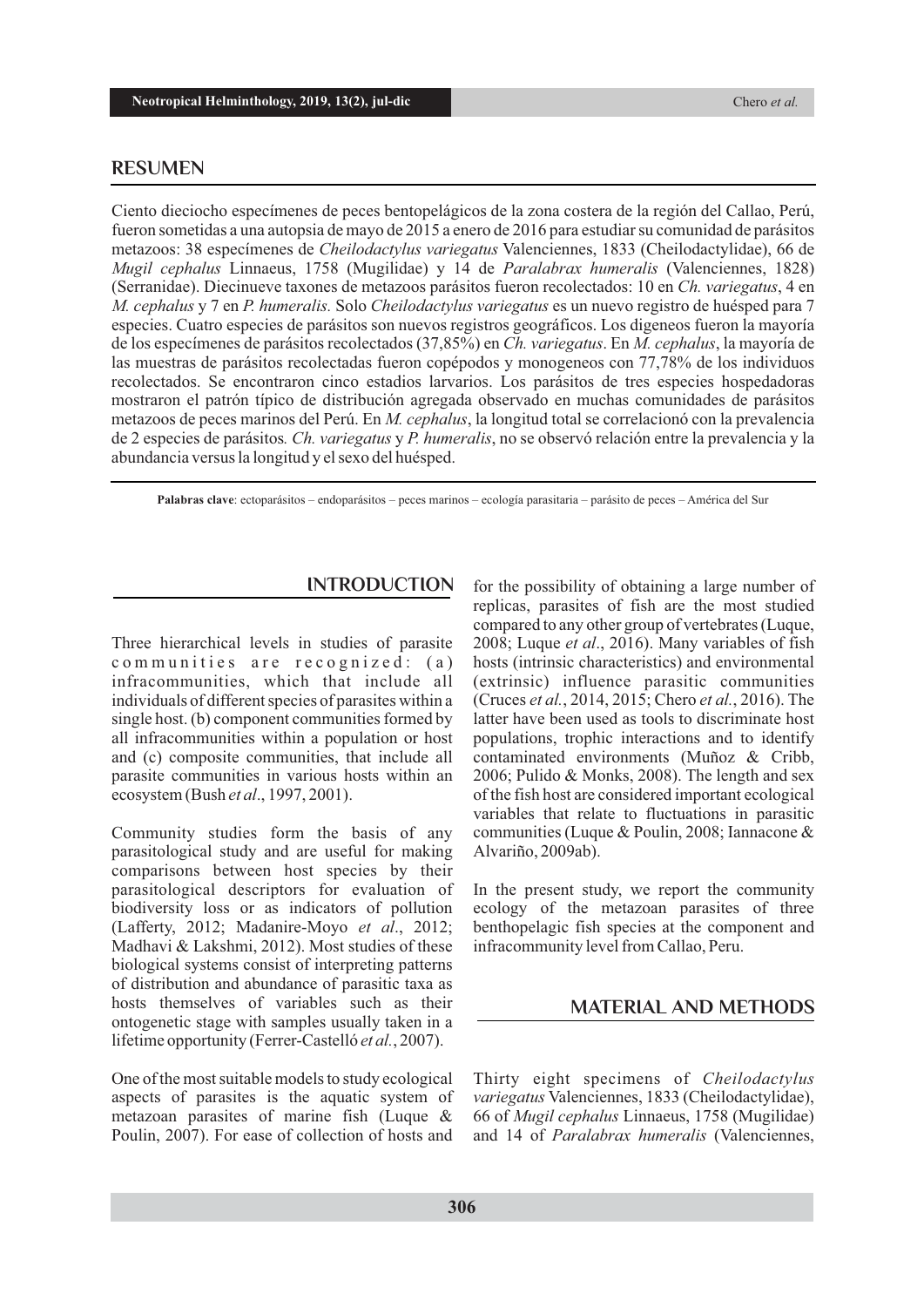1828) (Serranidae) were necropsied between May 2015 and January 2016 from the coast of Callao, Peru (12° 4'S, 77°10'W) to study their community of metazoan parasites (Eiras *et al*., 2006). Fishes were identified according to Chirichigno & Cornejo (2001). The average total lengths of the fishes were: *Ch. variegatus*  $23 \pm 4.61$  (13–33) cm; *M*. *cephalus* 20.85 ± 5.31 (13–37) cm and *P*. *humeralis*  $16.86 \pm 0.84$  (15–18) cm.

The ecological approximation of the metazoan parasite community was made to component and infracommunity levels (Esch *et al*., 1990). The analyses included only parasite species with prevalence higher than 10% (Bush *et al*., 2001).

The variance-to-mean ratio of parasite abundance (index of dispersion), computed using the program Quantitative Parasitology 3.0 (Rózsa *et al*., 2000), was used to detect distribution patterns of the infrapopulations (Poulin, 1993; Amarante *et al*., 2015). The dominance frequency and the relative dominance (number of specimens of one species/total number of specimens of all species in the infracommunity) of each parasite species were calculated according to Rohde *et al.* (1995). The parasite species diversity was calculated using the Brillouin index (*H*), because each fish analyzed corresponded to a fully censused community (Zar, 1996). For dominance, the Berger-Parker index (Bautista-Hernández *et al*., 2013) was used. The Pearson's correlation coefficient *rp* was used to indicate the relationship between the host's total length and parasite abundance. Spearman's rank correlation coefficient *rs* was calculated to determine possible correlation between the total length of host and parasite prevalence, with previous arcsine transformation of the prevalence data (Zar, 1996; Bautista-Hernández *et al*., 2013). The possible influence of host sex on abundance and prevalence of parasites was tested using the t-Student test and the chi-square test, respectively. Parasite species diversity was calculated using the Brillouin's index (*H*) (Zar, 1996). The probable variation of diversity in relation to host sex (Mann-Whitney test) and to host total length (Spearman's rank correlation coefficient) was tested.

The ecological terminology used follows Bush *et al.* (1997). Statistical significance level was evaluated at  $p \leq 0.05$ . Voucher specimens of metazoan parasites were deposited in the Helminthological Collection and Related Invertebrates of the Museum of Natural History at the San Marcos University (MUSM), 3570-3590, Lima, Peru.

Ethic aspects

The authors point out that they fulfilled all national and international ethical aspects.

### **RESULTS**

#### *Component community*

Nineteen different species of metazoan parasites were collected: 2 monogeneans, 4 digeneans, 1 cestode, 3 nematodes, 7 copepods and 2 acanthocephalans. Two species of metazoan parasites were common in at least two communities.

*Cheilodactylus variegatus*. Ten species of metazoan parasites were collected (1 monogenean, 2 digeneans, 1 cestode, 2 nematodes, 2 acanthocephalans and 2 copepods) (Table 1). *Cheilodactylus variegatus i*s a new host record for many of these species except the monogenean *Microcotyle nemadactylus* Dillon & Hargis, 1965, and the copepods *Caligus cheilodactyli* Krøyer, 1863 and *Clavellotis dilatata* (Krøyer, 1863). The monogenean *M. nemadactylus* was the most prevalent species and Opecoelidae gen. sp. the most abundant parasite collected 323 individuals (37.16% of all parasites). *Gonocercella* aff. *pacifica* was the species with the highest average value of relative dominance  $(0.37 \pm 0.19)$ , followed by *M. nemadactylus*(0.34 ± 0.17) and *Corynosoma* sp.  $(0.14 \pm 0.03)$ . Ectoparasite adults account for 42.58% of all collected parasites, endoparasite adults around 38.78% and larval endoparasites just 18.64%. The dispersion index (ID) showed five parasites found in *Ch. variegatus* the typical aggregation distribution pattern with the following sequence from highest to lowest: *M. nemadactylus* (12.40)> *Corynosoma* sp. (7.89)> *C. dilatata* (3.08)> *C. cheilodactyli* (2.86)> *Dichelyne* sp. (2.60). The type of distribution was not determined in 5 parasites due to lower prevalence (Table 1). The total length of the host showed no correlation with the prevalence and abundance of any parasite. Sex of host did not influence the prevalence and abundance of species of parasites.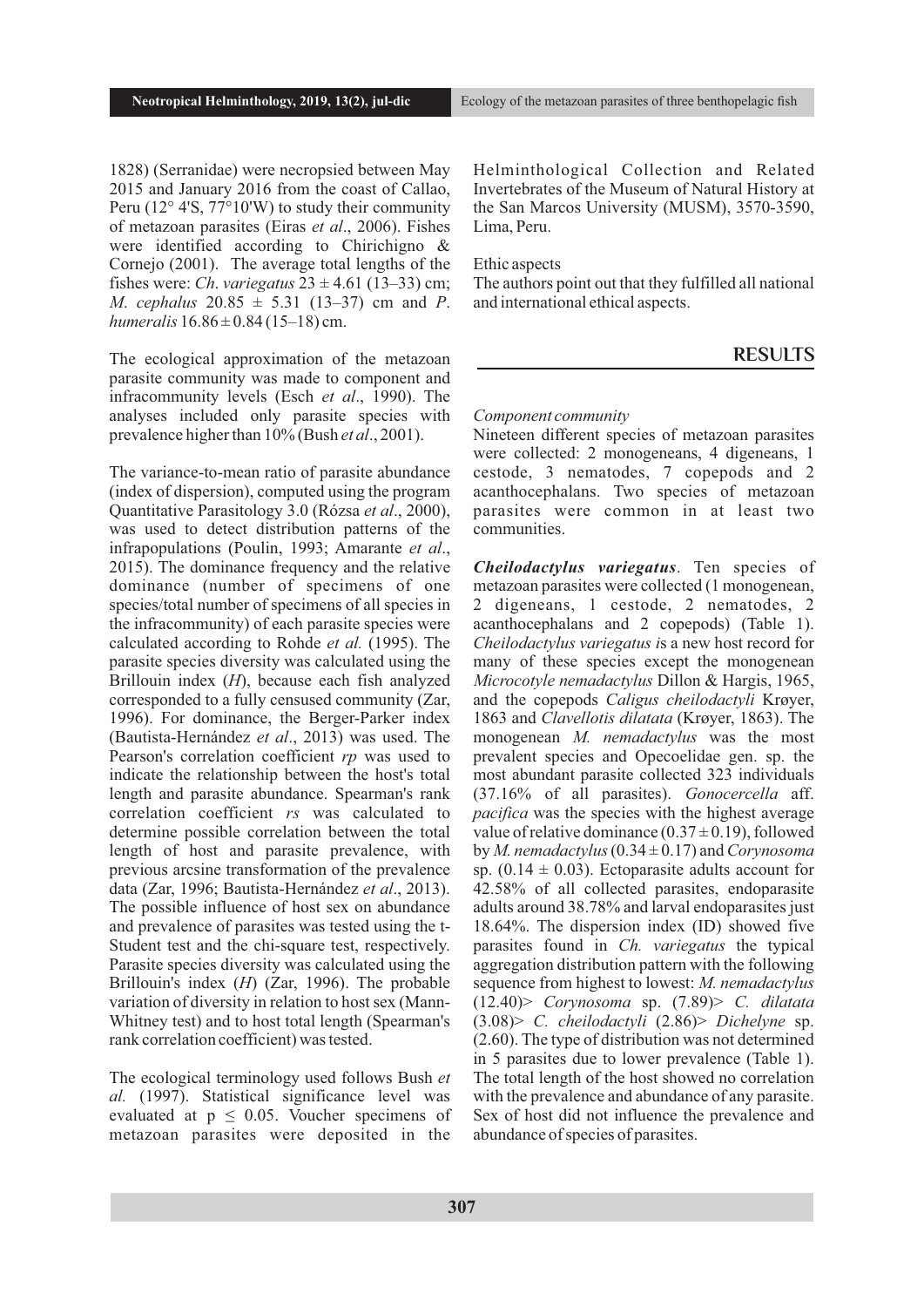*Mugil cephalus*. Four species of metazoan parasites were collected (Table 2). The monogenean *Metamicrocotyla macracantha* (Alexander, 1954) was the most abundant and prevalent and 82 specimens (59.94% of all parasites) were collected. *Metamicrocotyla macracantha* had the highest value of mean relative dominance  $(0.57 \pm 0.23)$ , followed by *Contracaecum* sp.  $(0.22 \pm 0.02)$  and *Bomolochus nitidus* Wilson, 1911 (0.17  $\pm$  0.05). All parasites of *M. cephalus* showed the typical pattern of aggregated distribution observed in many parasites systems: *M. macracantha* (4.21)> *B. nitidus* (3.97)> *Contracaecum* sp. (3.01)> *N. lizae* (1.56). Specimens of *Contracaecum* sp. (rs = -1.00; p = 0.000) and *B. nitidus* ( $rs = 1.00$ ;  $p = 0.000$ ) showed correlation between the total length of *M. cephalus* and prevalence. The total length of the host showed no correlation with the abundance of any parasites. Host sex did not influence the prevalence and abundance of any species of parasite.

*Paralabrax humeralis*. Seven species of metazoan parasites were collected (3 digeneans, 1 acanthocephalan and 7 copepods) (Table 3). *Paralabrax humeralis* is a new host record for the digeneans *Macvicaria* sp. and *Opecoelidae* gen. sp. The copepod *Hatschekia amphiprocessa* Castro-Romero & Baeza-Kuroki, 1986 was the most prevalent and abundant parasite with 169 individuals (52.81% of all parasites) collected. The copepod *H. amphiprocessa* was the species that had the highest frequency value of relative dominance (0.53 ± 0.27), followed by *Helicometra fasciata* (Rudolphi, 1819) Odhner, 1902 (0.33 ± 0.14) and *Hamaticolax paralabracis* (Luque & Bruno, 1990) (0.07 ± 0.05) (Table 2). Adult ectoparasites represented 63.43% of all collected parasites, adult endoparasites around 35.31%, and endoparasitic larvae just 1.25%. The dispersion index (ID) showed five parasites of *P. humeralis*  with the typical aggregated distribution pattern followed by *H. fasciata* (67.64)> *H. paralabracis* (3.99)> *H. amphiprocessa* (7.84)> *C. quadratus* (2.81)> *Corynosoma* sp. (2.06). The distribution of 2 parasites was not determined due to lower prevalence of less of 10% (Table 3). The total length of the host showed no correlation with the prevalence and abundance of any parasite. The sex of *P. humeralis* was positively correlated with the prevalence of the copepod *H. paralabracis*  $(X^2 =$ 4.66;  $p = 0.03$ ). However, the abundance of the

remaining parasites was not correlated with the sex of the host(p>0.05)*.*

#### *Infracommunities*

*Cheilodactylus variegatus*. Thirty-six (94.73%) specimens were parasitized by at least one parasite species. A total of 869 individual parasites were collected averaging  $22.86 \pm 35.04$  per host. The total length of the host was positively correlated with the abundance  $(r = 0.42; p = 0.008)$  and with the richness of parasites ( $rs = 0.48$ ,  $p = 0.002$ ). Infections with 1 parasite species were found in five hosts (13.16%), biparasitism in 17 hosts (44.74%), triparasitism in 11 hosts (28.95%), tetraparasitism two hosts (5.26%) and pentaparasitism in a host (2.63%). The dominance index of Berger-Parker for infracommunities was  $0.45 \pm 0.19$ . The average value of Brillouin diversity index (H) was  $1.31 \pm 0.27$ . The average diversity of parasite species did not correlate with the total length of the host ( $rs = 0.21$ ;  $p = 0.19$ ) and no significant differences between the diversity of parasites between male  $(H = 1.32 \pm 0.29)$  and female hosts were observed  $(H = 1.26 \pm 0.22)$  (Z c =  $102.5$ ;  $p = 0.13$ ).

*Mugil cephalus*. Fifty-eight (80.55%) specimens were parasitized by at least one parasite species. A total of 144 individual parasites were collected averaging  $2.83 \pm 2.71$  parasite / host. Host length did not correlate with the abundance  $(r = 0.15; p =$ 0.22) or with the richness of parasites ( $rs = 0.12$ ,  $p =$ 0.30). Infections with 1 species of parasite were found in 33 hosts (46%), double infections in 17 (24%) and triple infections in 8 hosts (11%). The dominance index of Berger-Parker for infracommunities was  $0.44 \pm 0.14$ . The average value of Brillouin diversity index (H) was  $0.80 \pm$ 0.07. The average diversity of parasite species did not correlate with the total length of the host ( $rs =$ 0.05;  $p = 0.65$ ) and no significant differences between the diversity of parasites of male  $(H = 0.80)$  $\pm$  0.06) and female hosts were observed (H = 0.79  $\pm$  $(0.02)$  (Zc = 95; p = 0.45).

*Paralabrax humeralis*. All specimens of hosts were parasitized by at least one parasite species. A total of 320 individual parasites were collected averaging  $3.26 \pm 7.19$ . The length of the host did not correlate with the abundance  $(r=0.13; p=0.64)$ or with the richness of parasites ( $rs = 0.35$ ,  $p =$ 0.21). One host (7.14%) showed infection with one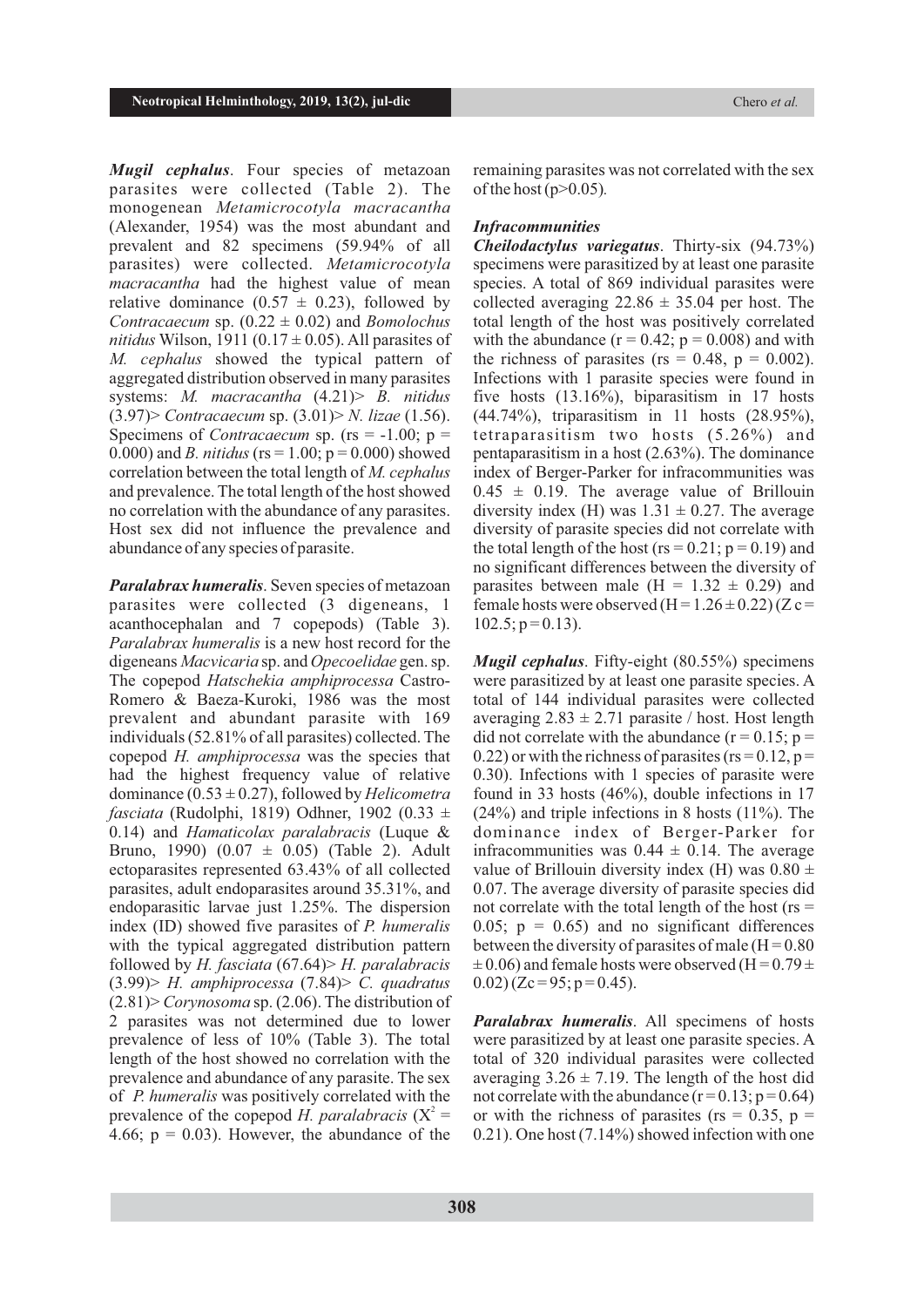parasite species and 7 (50%) with 3 (21.43%) and 2  $(14.29\%)$ , and  $1(7.14\%)$  with multiple infections of 2, 3, 4 and 5 species, respectively. The dominance index of Berger-Parker for infracommunities was  $0.52 \pm 0.14$ . The average value of Brillouin diversity index (H) was  $1.09 \pm$  0.15. The average diversity of parasite species did not correlate with the total length of the host ( $r_s$  = 0.32;  $p = 0.26$ ) and no significant differences between the diversity of parasites of male  $(H = 0.83)$  $\pm$  0.46) and female hosts were observed (H = 0.91  $\pm$  $(0.43)(Zc = -0.19; p = 0.84)$ .

**Table 1**. Prevalence, intensity range, mean intensity, mean abundance, and site of infection of metazoan parasites found in *Cheilodactylus variegatus* from the coastal zone of Callao, Peru.

| <b>Parasites</b>                       | Prevalence<br>$(\%)$ | <b>Intensity</b><br>range | Mean               | Mean<br>intensity $\pm$ SD abundance $\pm$ SD infection | Site of     |
|----------------------------------------|----------------------|---------------------------|--------------------|---------------------------------------------------------|-------------|
| Monogenea                              |                      |                           |                    |                                                         |             |
| Microcotyle nemadactylus               | 76.32                | $2 - 57$                  | $10.28 \pm 2.80$   | $7.84 \pm 3.98$                                         | Gills       |
| <b>Digenea</b>                         |                      |                           |                    |                                                         |             |
| Gonocercella aff. pacifica $\dagger^*$ | 5.26                 | $1 - 5$                   | $3 \pm 7.95$       | $0.16 \pm 1.46$                                         | Intestine   |
| Opecoelidae gen. sp. †*                | 7.89                 | $57 - 203$                | $107.67 \pm 66.06$ | $8.50 \pm 4.44$                                         | Intestine   |
| Cestoda                                |                      |                           |                    |                                                         |             |
| Adenocephalus pacificus (larvae)*      | 2.63                 | 1                         | $1 \pm 9.36$       | $0.03 \pm 1.55$                                         | Mesenteries |
| Acantocephala                          |                      |                           |                    |                                                         |             |
| Corynosoma sp. (larvae)*               | 50                   | $1 - 22$                  | $6.79 \pm 5.27$    | $3.39 \pm 0.83$                                         | Mesenteries |
| Profilicollis altmani (larvae)*        | 2.63                 | 27                        | $27 \pm 9.36$      | $0.03 \pm 1.55$                                         | Intestine   |
| Nematoda                               |                      |                           |                    |                                                         |             |
| Dichelyne sp.*                         | 10.53                | $1 - 4$                   | $2 \pm 8.66$       | $0.21 \pm 1.42$                                         | Intestine   |
| Proleptus carvajali (larvae)*          | 2.63                 | 5                         | $5 \pm 6.54$       | $0.13 \pm 1.48$                                         | Intestine   |
| Copepoda                               |                      |                           |                    |                                                         |             |
| Caligus cheilodactyli                  | 21.05                | $1 - 5$                   | $2.75 \pm 8.13$    | $0.58 \pm 1.16$                                         | Gills       |
|                                        |                      |                           |                    |                                                         | Operculum   |
| Clavellotis dilatata                   | 44.74                | $1 - 7$                   | $2.94 \pm 7.99$    | $1.32 \pm 0.64$                                         | Gills       |

† New geographical record. \*New host record.

**Table 2**. Prevalence, intensity range, mean intensity, mean abundance, and site of infection of metazoan parasites found in *Mugil cephalus*from the coastal zone of Callao, Peru.

| <b>Parasites</b>                 | <b>Prevalence Intensity</b><br>(%) | range   | Mean             | Mean<br>intensity $\pm$ SD abundance $\pm$ SD | Site of<br>infection |
|----------------------------------|------------------------------------|---------|------------------|-----------------------------------------------|----------------------|
| Monogenea                        |                                    |         |                  |                                               |                      |
| Metamicrocotyla macracantha      | 51.39                              | $1 - 7$ | $2.22 \pm 0.29$  | $1.14 \pm 0.45$                               | Gills                |
| <b>Nematoda</b>                  |                                    |         |                  |                                               |                      |
| <i>Contracaecum</i> sp. (larvae) | 34.72                              | $1 - 4$ | $1.28 \pm 0.38$  | $0.44 \pm 0.04$                               | Kidney               |
| Copepoda                         |                                    |         |                  |                                               |                      |
| <b>Bomolochus nitidus</b>        | 11.11                              | $1 - 5$ | $3.125 \pm 0.93$ | $0.35 \pm 0.11$                               | Gills                |
|                                  |                                    |         |                  |                                               | Operculum            |
| Naobranchia lizae                | 11.11                              |         | $0.63 \pm 0.84$  | $0.07 \pm 0.30$                               | Gills                |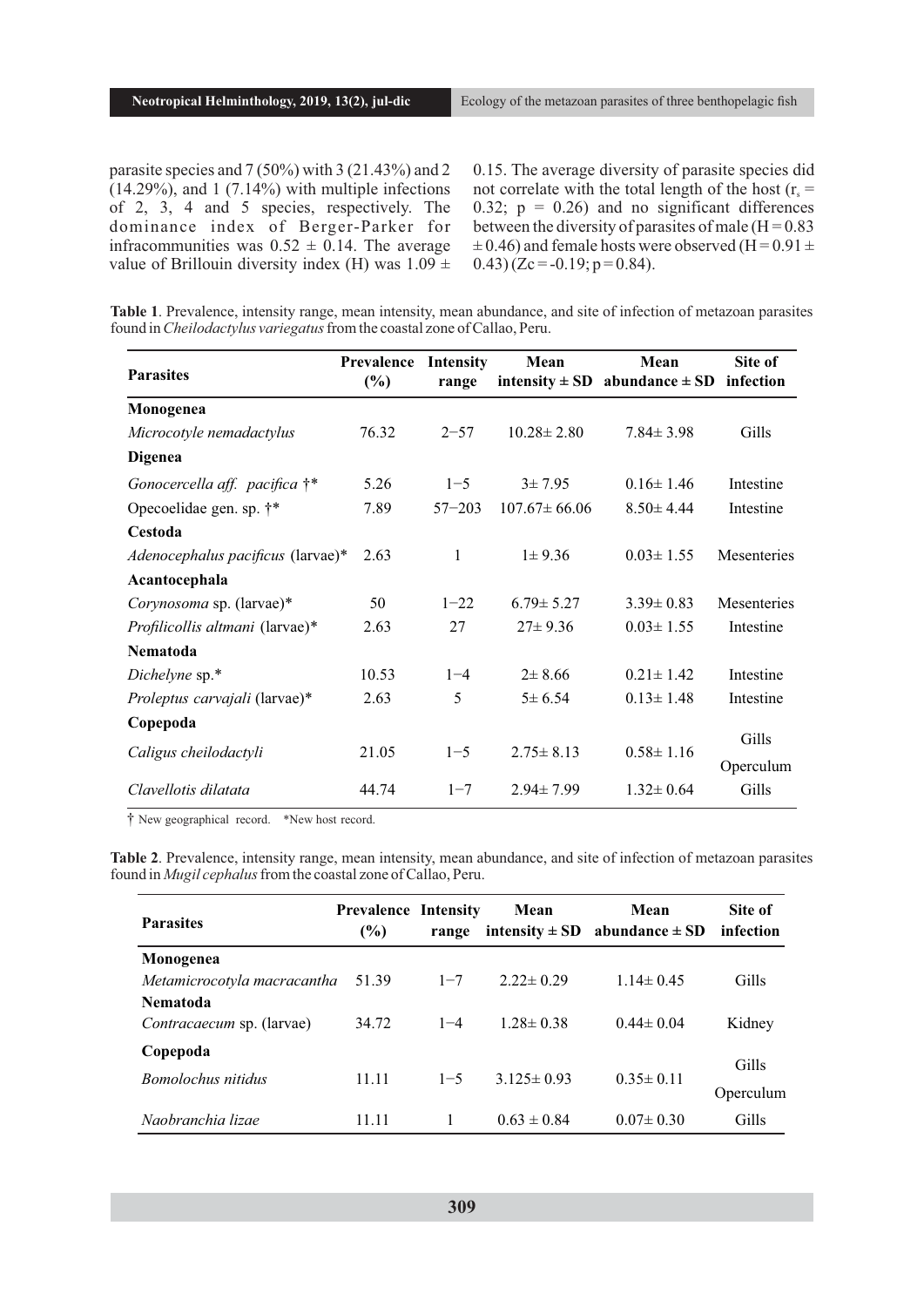| <b>Parasites</b>         | <b>Prevalence</b> | <b>Intensity</b> | Mean               | Mean               | Site of            |
|--------------------------|-------------------|------------------|--------------------|--------------------|--------------------|
|                          | $(\%)$            | range            | intensity $\pm$ SD | abundance $\pm$ SD | infection          |
| <b>Digenea</b>           |                   |                  |                    |                    |                    |
| Helicometra fasciata     | 78.57             | $1 - 37$         | $9.73 \pm 2.96$    | $7.64\pm3.10$      | Intestine          |
| Macvicaria sp. †         | 7.14              | 1                | $1\pm 3.21$        | $0.07 \pm 2.26$    | Intestine          |
| Opecoelidae gen. sp. †   | 7.14              | 5                | $5 \pm 0.38$       | $0.36 \pm 2.06$    | Intestine          |
| Acantocephala            |                   |                  |                    |                    |                    |
| Corynosoma sp. (larvae)  | 14.28             | 2                | $2\pm 2.50$        | $0.29 \pm 2.11$    | <b>Mesenteries</b> |
| Copepoda                 |                   |                  |                    |                    |                    |
| Caligus quadratus        | 21.42             | $1 - 8$          | $3.67 \pm 1.32$    | $0.79 \pm 1.75$    | Gills              |
|                          |                   |                  |                    |                    | Operculum          |
| Hamaticolax paralabracis | 50                | $1 - 8$          | $3.29 \pm 1.59$    | $1.64 \pm 1.15$    | Gills              |
|                          |                   |                  |                    |                    | Operculum          |
| Hatschekia amphiprocessa | 85.71             | $3 - 37$         | $14.08 \pm 6.04$   | $12.07\pm6.23$     | Gills              |

**Table 3.** Prevalence, intensity range, mean intensity, mean abundance, and site of infection of metazoan parasites found in *Paralabrax humeralis* from the coastal zone of Callao, Peru.

†New geographical record.

Findings indicate that the ectoparasites are the main components of parasite community of *M. cephalus*, where monogeneans dominance was observed, and *P. humeralis* dominance was with copepods. In the parasitic community of *C. variegatus,* digeneans endoparasites were the dominant.

Parasite community of *M. cephalus* is dominated by ectoparasites (copepods and monogeneans), that has previously been reported by Luque (1985) and by Iannacone & Alvariño (2009a) on the marine coast of Lima, Peru. However, the dominance of endoparasites in *M. cephalus* has been reported by Özer & Kurca (2015) off the coast of Turkey. These differences in the dominance of a particular group of parasites (ectoparasites and endoparasites) may be influenced by the hydrobiological conditions or regional

**DISCUSSION** environmental or ecological conditions where the fish were caught (Ibagy & Sinque, 1995). The dominance of ectoparasites has been reported for other parasitic communities in marine fish from the South Pacific Coast (Luque, 1994; Oliva & Luque, 1998).

> Iannacone & Alvariño (2009a) indicated that the monogenean parasite *M. macracantha* and copepod *N. lizae* were the most prevalent species with prevalences of 36.4% and 22.9%, respectively. However, in the present research the monogenean *M. macracantha* and the nematode *Contracaecum* sp. were the most common species with prevalences of 51.39% and 34.72%, respectively. However, the copepods *B. nitidus* and *N. lizae* presented prevalence lower than 12%. The behavior of forming schools in the flathead grey mullet would probably facilitate the transmission of *M. macracantha*, since this species of parasite has a direct life cycle. The foraging habits would favor the transmission of the nematode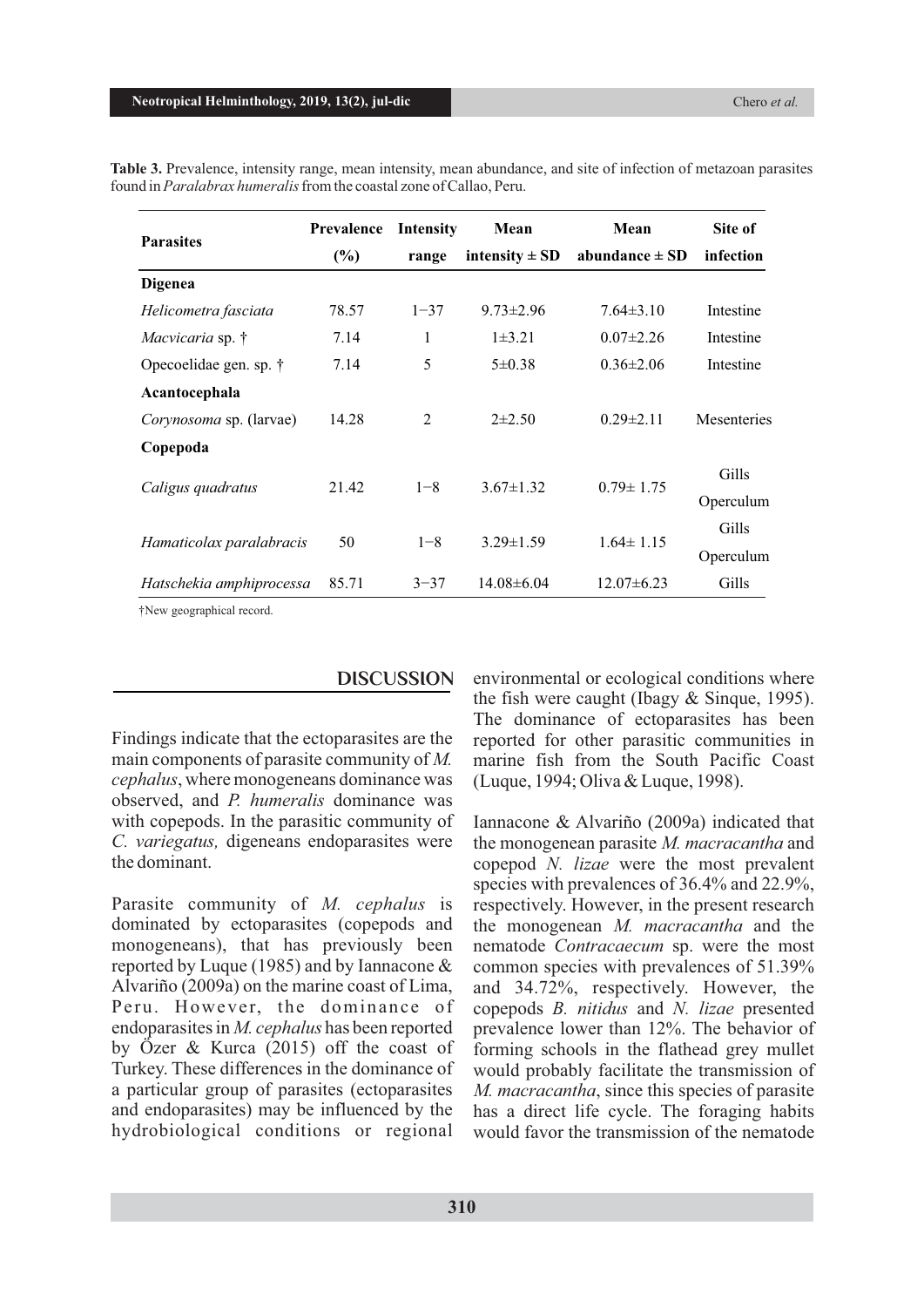*Contracaecum* sp. when consuming infected free living copepods.

No correlation between the abundance of each parasite species and the length in the composition of the parasite community of *M. cephalus* was found. In contrast, only a correlation was found between the prevalence of *Bomolochus* sp. and *Contracaecum* sp. with the size of the hosts. Luque (1994) found that both the prevalence and mean infection intensity of *M. macracantha* were positively correlated with host length. However, Iannacone & Alvariño (2009a) did not find correlation between the prevalence and the abundance of each species of parasite with the length of flathead grey mullet. These differences may be caused by the influence of regional ecological disturbances. Poulin & Morand (2004) mention that larger body size host fish could provide more space, more nutrients, and possibly a wider variety of niches for parasitic species.

Our results indicate that there is no effect of host sex on parasite prevalence and abundance. These same results were found by Iannacone & Alvariño (2009a). Iannacone (2004) points out that the selection of parasites for one of the two sexes of host fish could be attributed to differences in the ecological relationships (habitat, behavior and feeding) of males and females. In this work, the same pattern was observed in other marine fishes of the Peruvian coast, where fish showed no difference in parasite prevalence and abundance in relation to host sex (Iannacone, 2003, 2004; Iannacone & Alvariño, 2008).

The parasites *B. nitidus* and *N. lizae* showed low prevalence values (11.11%). In contrast, Iannacone & Alvariño (2009a) observed low prevalence values (4.1%) for *B. nitidus* and relatively higher values (22.9%) for *N. lizae* . In a congeneric species of Brazil *Mugil platanus* (Günther, 1880), a prevalence of 30.6% was observed for *B. nitidus* (Knoff *et al.,* 1997).

The most prevalent taxa for *M. cephalus* were not the samein different years. During 1983-1986, the most prevalent taxa were *N. lizae*, *M. macracantha* and *Contracaecum* sp. (Luque, 1994). During 2008, *M. macracantha*, *N. lizae* and *H. manteni* were more prevalent (Iannacone & Alvariño, 2009a). In contrast, during 2015-2016 (present study), *M. macracantha* and *Contracaecum* sp. were more prevalent. Also, species richness was not the same in different years: during 1983-1986, we recorded a total of 6 parasite taxa, 5 species in 2008, and 4 taxa in the present study (2015-2016). This could be the result of changes in the environmental conditions of the collection area, mainly the abiotic environmental factors of the Peruvian Fauna Province, the El Niño event and the upwelling phenomenon in the marine environment. Iannacone & Alvariño (2009a) indicate that variation in composition between years, involving trophic transmition of *taxa*, could be explained by the types of prey available and seasonal fluctuations of the intermediate hosts (Iannacone *et al.*, 2007). In addition, these authors point out that another factor that could explain the results obtained is the sampling period, which would cause seasonal variations in the parasites of *M. cephalus*; as well as in those that present intermediate hosts (Ñahui, 2006).

With the exception of ectoparasites that have been previously reported in *C. variegatus* in Peru by Oliva & Luque (1998) and Iannacone *et al.* (2003), all other species of parasites constitute new records for this host. On the other hand, most of the species of parasites that are in the Peruvian morworng have been previously reported in other hosts that inhabit the Peruvian sea (Luque *et al.*, 2016).

The results obtained in the present study show the predominance in numerical abundance and endoparasite taxa richness over ectoparasites (copepods and monogeneans) for the parasite community of *C. variegatus*. However, Oliva & Luque (1998) and Iannacone *et al.* (2003) reported the dominance of ectoparasites in *C. variegatus* off the coast of Chorrillos, Lima, Peru. For other communities of parasites in fish of the family Cheilodactylidae, the dominance of endoparasites has been well documented. Thus, Vooren & Tracey (2010) reported the dominance of endoparasites in the coastal zone of New Zealand in *Nemadactylus macropterus*(Forster, 1801). Rossin & Timi (2010) point to *Nemadactylus bergi* (Norman, 1937) from the coast of Mar de Plata (Argentina) dominance of endoparasites. According to Tam *et al.* (2008) dominance of endoparasites in the parasitic community component of marine fish can be attributed to the trophic behavior of hosts because they are mainly omnivorous fish, which include a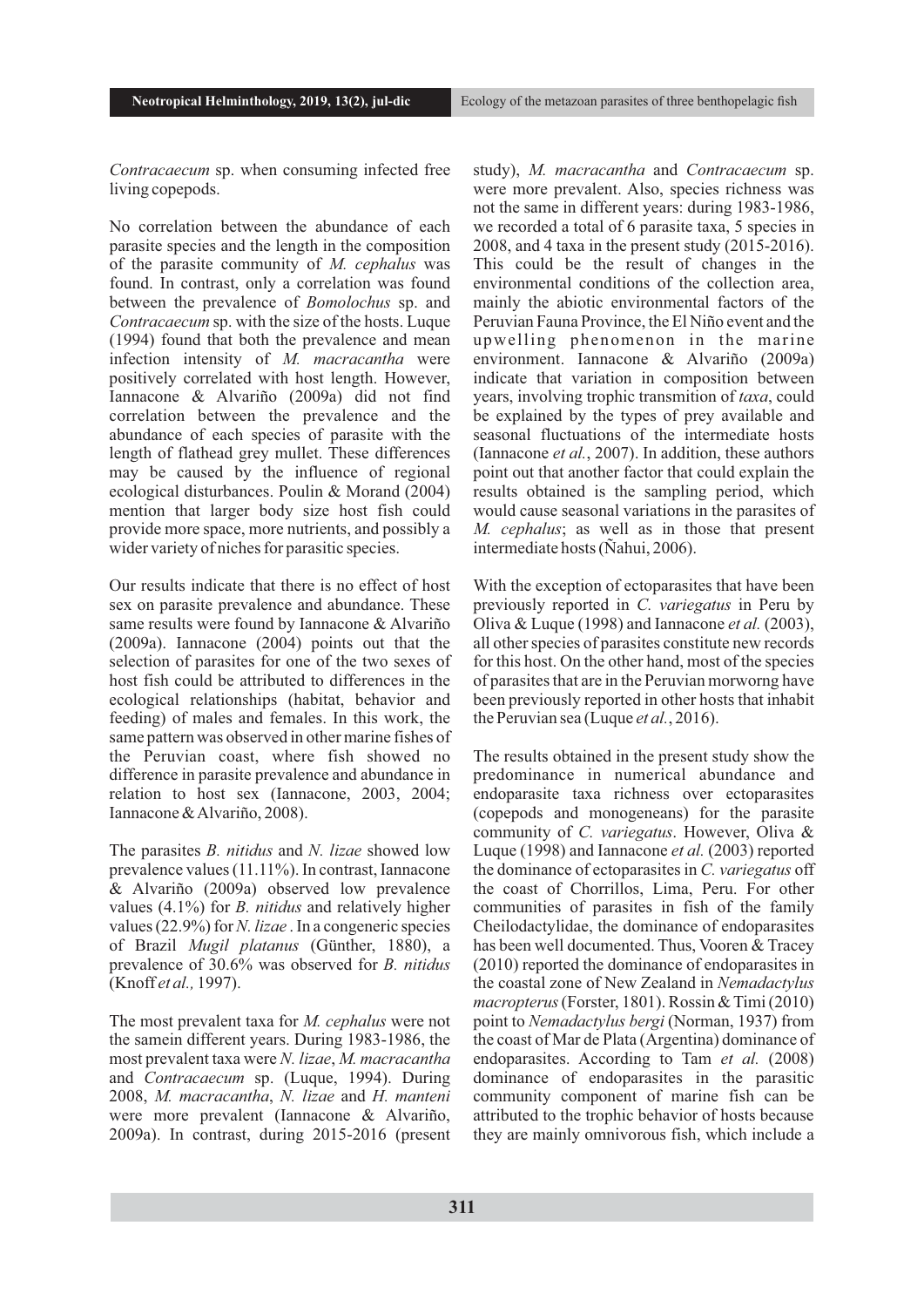wide range of aquatic invertebrates that can act as intermediate hosts in the life cycle of several endohelminths. Alves & Luque (2006) attributed the dominance of endoparasites to the food habit, the trophic level and the geographical distribution of fish hosts (Gomez del Prado-Rosas *et al*., 2017). Most studies of parasite communities in marine fishes on the Peruvian coast show a dominance pattern of endoparasites (Iannacone & Alvariño, 2008; Iannacone *et al*., 2010; Iannacone *et al.,* 2012; Ñacari & Sánchez, 2014; Chero *et al.*, 2014abcd; Iannacone *et al*., 2015).

Oliva & Luque (1998) and Iannacone *et al.* (2003) indicated a low parasite richness in the community of *C. variegatus*, registering 4 and 3 species of ectoparasites, respectively. However, our data show intermediate parasite richness, registering 10 species (three ectoparasites and seven endoparasites). These differences in parasite richness in *C. variegatus* could be attributed to the sampling period that may be related to seasonal variations in species richness. Intermediate richness of parasitic species have been reported for other fish communities in the Cheilodactylidae family (Marcogliese, 2002; Vooren & Tracey, 2010; Rossin & Timi, 2010).

The parasites *M. nemadactylus*, *Corynosoma* sp. and *C. dilatata* were the most prevalent species, with prevalences of 76.32%, 50% and 44.74%; respectively. In this study, these parasites are considered core species. These results are consistent with those obtained by Oliva & Luque (1998) and Iannacone *et al.* (2003) who point to *M. nemadactylus* as the most prevalent species. Rossin & Timi (2010) found a prevalence of 21%, for *M. nemadactylus* while *Corynosoma australe* was the most prevalent species.

The digenean Hemiuridae gen. sp., the tapeworm *A. pacificus*, the acantocephalan *P. altmani* and the nematode *Proleptus* sp. presented low values of prevalence  $(50\%)$  and are considered accidental species. Iannacone *et al.* (2009ab) assign the low prevalence of marine fish macro-parasite communities to the environmental conditions of the collection area, mainly to the abiotic environmental factors of the Peruvian Fauna, to the El Niño event, and to the upwelling phenomenon. They can be attributed to the low number of hosts analyzed or the narrow range of sizes analyzed

#### (Oliva & Luque, 1998).

A characteristic found during the sampling period (May 2015 to January 2016) indicates that 4 larval forms of endohelminths (*A. pacificus*, *Corynosoma* sp., *P. altmani* and *Proleptus* sp.) are part of the parasite community of *C. variegatus*. The presence of endohelminth larvae in the present study can be considered a reflection of the trophic level of *C. variegatus* that would act on an intermediate scale in the marine food chain, a consequence of a benthopelagic habitat.

All the parasites showed an aggregated or contagious distribution. This pattern is common in most host-parasite systems (Poulin, 2007). This fact seems to be related to the benthopelagic fish, because of the three fish species studied, 2 of them: *M. cephalus* and *P. humeralis* have an aggregate pattern and form large schools with a dominance of ectoparasites. This pattern of aggregate distribution (ID> 1) is typical for parasitic marine fish fauna on the Peruvian coast (Chero *et al.,* 2014abc). This type of pattern is common in most host-parasite systems (Poulin, 2007; Amarante *et al.*, 2015). According to Von Zuben (1997), 3 factors can lead to an aggregated pattern of distribution: (1) heterogeneity in host susceptibility to infection; (2) direct playback of the parasite within the host and (3) heterogeneity in the ability of the host to eliminate the parasites by immune response or other response (Amarante *et al*., 2015).

In the present study, the total length of the Peruvian morworng correlated with the abundance and richness of parasites. According to Poulin & Moran (2004), larger fish hosts harbor greater parasite richness because they provide a wide variety of niches and can sustain a greater number of parasites. In fact, ontogenic changes in the composition of parasite communities in fish hosts are commonly reported in the literature (Rossin & Timi, 2010). Henríquez & González (2012) point out that another factor that could explain the results is the sampling period, which would cause seasonal variations in *M. cephalus* parasites; as well as those presenting intermediate hosts (Gomez del Prado-Rosas *et al.*, 2017).

The fact that copepods were the most abundant group in *P. humeralis* clearly shows that having a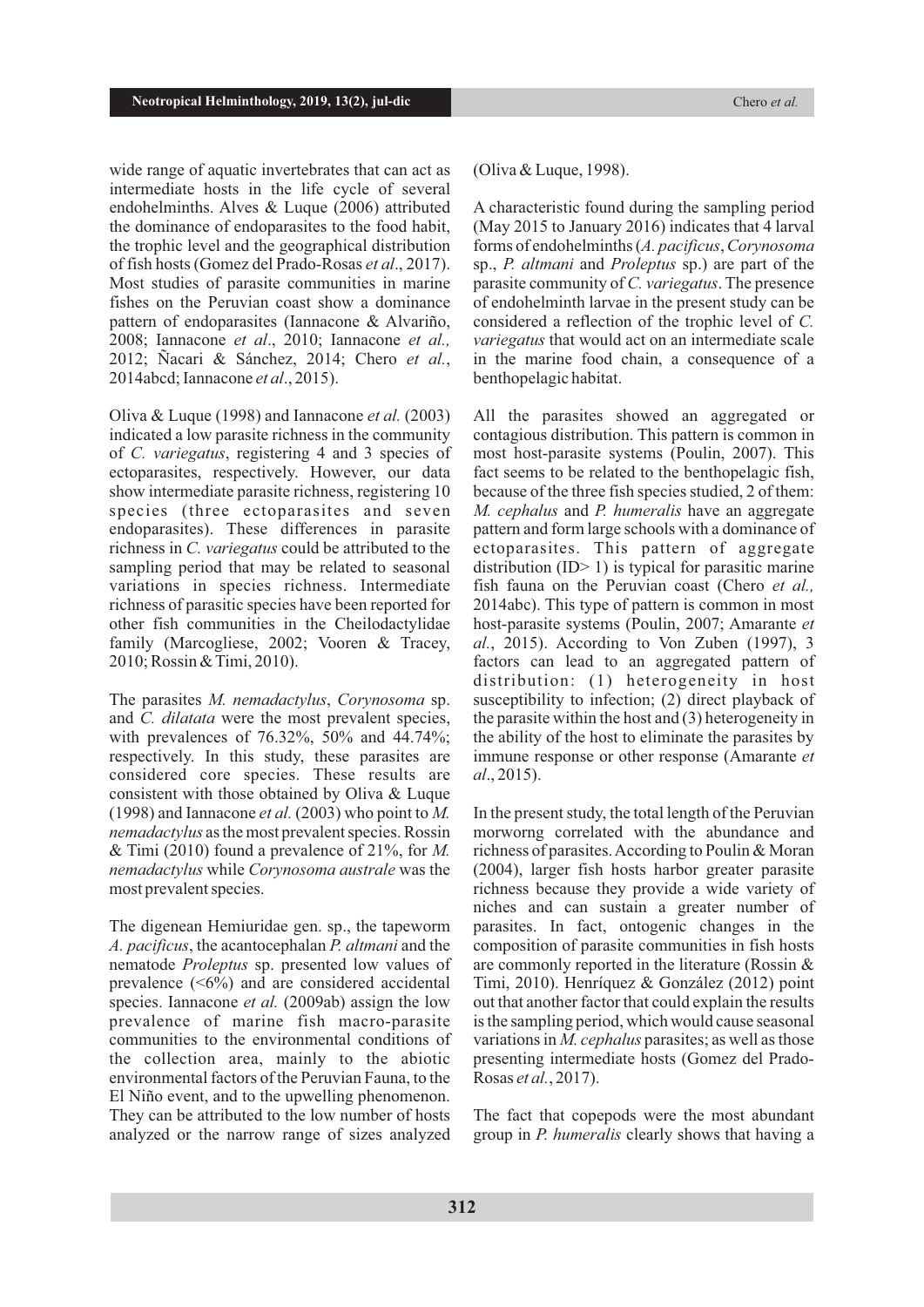direct life cycle, which does not involve more than one host, is an attribute that favors the dispersion and persistence of this group of parasites (Salgado-Maldonado & Rubio-Godoy, 2014).

Three species of digeneans, *Helicometra fasciata* (Rudolphi, 1819) Odhner, 1902, *Macvicaria* sp. and Opecoelidae gen. sp. have been recorded in *P. humeralis*. Of these species, *H. fasciata* presented high prevalence values in comparison with the other 2 species. This high prevalence could be related to fish diet and the availability of infective stages which depend mainly on the presence of appropriate mollusk first intermediate hosts and the crustaceans second intermediate hosts (Keeney *et al*., 2008). *Helicometra fasciata* is a general species that has been recorded along the coast of the South Pacific (Peru and Chile) in 11 species of carnivorous fish hosts (Kohn *et al*., 2007, Chero *et al*., 2014ad; Luque *et al*., 2016).

*Paralabrax humeralis* sex was positively correlated with the prevalence of *H. paralabracis* copepod. Iannacone *et al.* (2012) points out that the selection of parasites to one of the two sexes of host fish could be attributed to differences in ecological relationships (habitat, behavior and feeding) of males and females.

## **ACKNOWLEDGEMENTS**

The Authors would like to thank the Programa Nacional de Innovación para la competitividad y Productividad (Innóvate Perú) for the financial support provided.

### **BIBLIOGRAPHIC REFERENCES**

- Alves, DR & Luque, JL. 2006. [*Community ecology of the metazoan parasites of five S c omb ri d s p e c i e s (Pe rc if o rme s: Scombridae), from the coastal zone of the State of Rio de Janeiro, Brazil*]. Brazilian Journal of Veterinary Parasitology*,* vol. 15, pp. 167–181.
- Amarante, CF, Tassinari, WS, Luque, JL, Pereira,

MJS. 2015. Factors associated with parasite aggregation levels in fishes from Brazil. Brazilian Journal of Veterinary Parasitology, vol.24, pp. 174–182.

- Bautista-Hernández, CE, Monks, S & Pulido, G*.* 2013. [Los parásitos y el estudio de su biodiversidad: un enfoque sobre los estimadores de la riqueza de especies*]. Estudios científicos en el estado de Hidalgo y zonas aledañas*, vol. 2, pp.3–17.
- Bush, AO, Lafferty, KD, Lotz, JL & Shostak, AW. 1997. Parasitology meets ecology on its own terms: Margolis *et al*. revisited*.* Journal of Parasitology, vol. 83, pp. 575–583.
- Bush, AO, Fernandez, J, Esch, G & Seed, JR. 2001. *Parasitism: The diversity and ecology of animal parasites.* Cambridge University Press. 566 p.
- Chero, J, Sáez, G, Iannacone, J & Aquino, W. 2014a. [*Ecological aspects of parasites helminths of lorna drum* Sciaena deliciosa *(Tschudi, 1846) (Perciformes: Sciaenidae) acquired at the fishing terminal of Ventanilla, Callao, Peru*]. Neotropical Helminthology, vol. 8, pp. 59–76.
- Chero, J, Cruces, C, Iannacone, J, Sáez, G, Alvariño, L, Rodríguez, C, Rodríguez, H, Tuesta, E, Pacheco, A & Huamani, N. 2014b. [*Parasitological indexes of Peruvian Hake* Merluccius gayi peruanus Ginsburg, 1954 (Perciformes: *Merlucciidae) acquired at the fishing terminal of Ventanilla, Callao, Peru*]. Neotropical Helminthology, vol. 8, pp. 141- 162.
- Chero, J, Cruces, C, Iannacone, J, Saez, G & Alvariño, L. 2014c. [*Helminth parasites of*  Anisotremus scapularis *(Tschudi, 1846) (Perciformes: Haemulidae) "Peruvian grunt" acquired at the Fishing Terminal of Villa Maria del Triunfo, Lima, Peru*]. Neotropical Helminthology, vol. 8, pp. 411- 428.
- Chero, J, Iannacone, J, Cruces, C, Sáez, G & Alvariño, L. 2014d. [*Community of metazoan parasites of corvina drum* Cilus gilberti *(Abbott, 1899) (Perciformes: Sciaenidae) in the coastal zone of Chorrillos, Lima, Peru.*]. Neotropical Helminthology*,* vol. 8, pp.163-182.
- Chero, J, Sáez, G, Iannacone, J, Cruces, C, Alvariño, L & Luque, J. 2016. [*Community*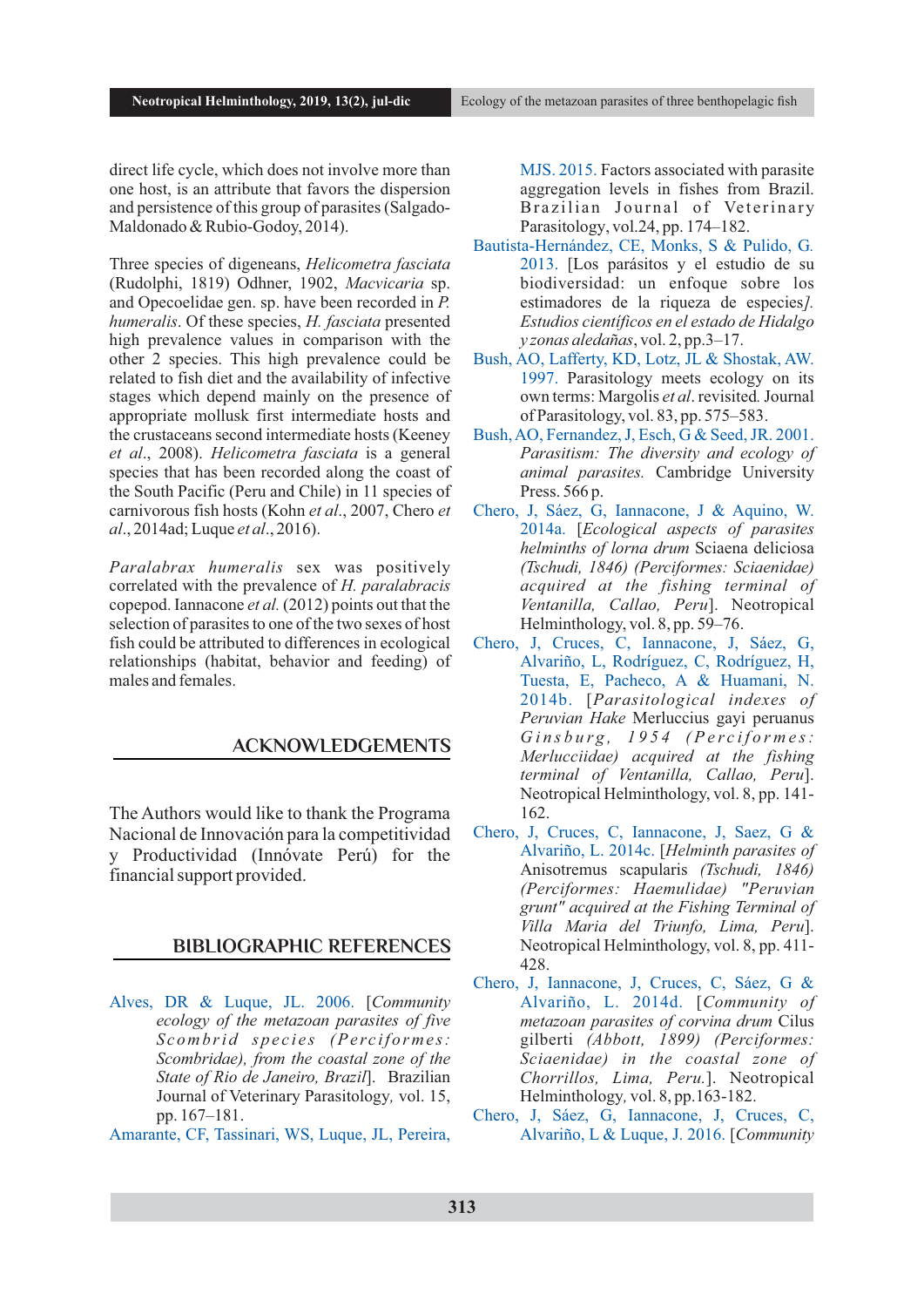*ecology of metazoan parasites of Pacific Bonito* Sarda chiliensis *Cuvier, 1832 (Perciformes: Scombridae) de la Costa Peruana*]. Revista de Investigaciones Veterinarias del Perú, vol. 27, pp. 539-555.

- Chirichigno, NF & Cornejo, RM. 2001. [*Commented catalog of the marine fishes of Peru].* Instituto del mar del Perú. 314p.
- Cruces, C, Chero, J, Iannacone, J, Diestro, A, Sáez, G & Alvariño, L. 2014. [*Metazoans parasites of "chub mackerel"* Scomber japonicus *Houttuyn, 1782 (Perciformes: Scombridae) at the port of Chicama, La L i b e rt a d , P e r u* ] . N e o t r o p i c a l Helminthology, vol. 8, pp. 357-381.
- Cruces, C, Chero, J, Iannacone, J, Sáez, G & Alvariño, L. 2015. [*Community of endohelminth parasites of yellowmouth blenny* Labrisomus philippii *(Steindachner, 1866) (Perciformes: Labrisomidae) from the central coast of Peru*]. The Biologist (Lima), vol. 13, pp. 91-109.
- Eiras, JC, Takemoto, RM & Pavanelli, GC. 2006. [*Methods of study and laboratory techniques in fish parasitology*]*.* Universidade Estadual de Maringá, Maringá. 199 p.
- Esch, GW, Shostak, AW, Marcogliese, DJ & Goater, TM. 1990. *Patterns and process in helminth parasite communities: an overview.* In: Esch, G, Bush, AC & Aho, J. (Eds) *Parasite Communities: Patterns and processes.* New York. Chapman and Hall. pp. 1-19.
- Ferrer-Castelló, E, Raga, JA & Aznar, FJ. 2007. *Parasites as fish population tags and pseudoreplication problems: the case of striped red mullet* Mullus surmuletus *in the Spanish Mediterranean.* Journal of Helminthology, vol. 81, pp. 169-178.
- Gómez del Prado-Rosas, MC, Lozano-Cobo, H, Alvariño, L & Iannacone, J. 2017. *Comparison of biodiversity parasitic of*  Paralabrax clathratus *(Girard, 1854) and* P. humeralis *(Valenciennes, 1828) (Pisces: Serranidae) from the eastern pacific*. Neotropical Helminthology, vol. 11, pp. 167-186.
- Henríquez, V & González, M.T. 2012. *Patterns of variation in parasite component communities and infracommunities of a littoral fish species from the northern coast*

*of Chile.* Journal of Helminthology*,* vol. 88, pp. 89-96.

- Iannacone, J. 2003. [*Three metazoan parasites of palm ruff* Seriolella violacea *Guichenot (Pisces, Centrolophidae), Callao, Peru*]. Revista Brasileira de Zoologia, vol. 20, pp. 257-260.
- Iannacone, J, Alvariño, L, Guabloche, A, Alayo, M, Sánchez, J, Arrascue, A & Abanto, M. (2003). [*Comunidades ectoparasitarias branquiales de la pintadilla* Cheilodactylus variegatus *Valenciennes 1833 (Pisces: Che ilodac t y lidae* )]. Pa r a sitologí a latinoamericana, vol. 58, pp. 59-67.
- Iannacone, J. 2004. [*Metazoos parásitos de la mojarrilla* Stellifer minor *(Tschudi) (Osteichthyes, Sciaenidae) capturados por pesquería artesanal en Chorrillos, Lima, Perú*]. Revista Brasileira de Zoologia, vol. 21, pp. 815-820.
- Iannacone, J, Alvariño, L & Bolognesi, B. 2007. [*Aspectos cuantitativos de los metazoos parásitos del muy muy* Emerita analoga *Stimpson (Decapoda: Hippidae) en Chorrillos, Lima, Perú*]. Neotropical Helminthology, vol. 1, pp. 59-67.
- Iannacone, J. & Alvariño, L. 2008. [*Influencia del tamaño y sexo de* Peprilus medius *(Peters) (Stromateidae: Perciformes) capturados en Chorrillos, Lima, Perú, sobre su comunidad parasitaria*]. Neotropical Helminthology, vol. 2, pp. 62-70.
- Iannacone, J. & Alvariño, L. 2009a. [Metazoos parásitos de *Mugil cephalus* Linnaeus, 1758 (Mugilidae: Perciformes) procedentes del Terminal Pesquero de Chorrillos, Lima, Perú]. Neotropical Helminthology, vol. 3: pp.15-28.
- Iannacone, J & Alvariño, L. 2009b. [*Population dynamic of parasite diversity of the Peruvian Rock Seabass,* Paralabrax humeralis *(Teleostei: Serranidae) on Chorrillos, Lima, Peru*]. Neotropical Helminthology, vol. 3, pp. 73-88.
- Iannacone, J, Morón, L & Guizado, S. 2010. [*Variación entre años de la fauna de parásitos metazoos de* Sciaena deliciosa *(Tschudi, 1846) (Perciformes: Sciaenidae) en Lima, Perú*]. Latin American Journal of Aquatic Research, vol. 38, pp. 218-226.
- Iannacone, J, Sánchez, V, Olazábal, N, Salvador, C, Alvariño, L & Molano, J. 2012. [*Ecological*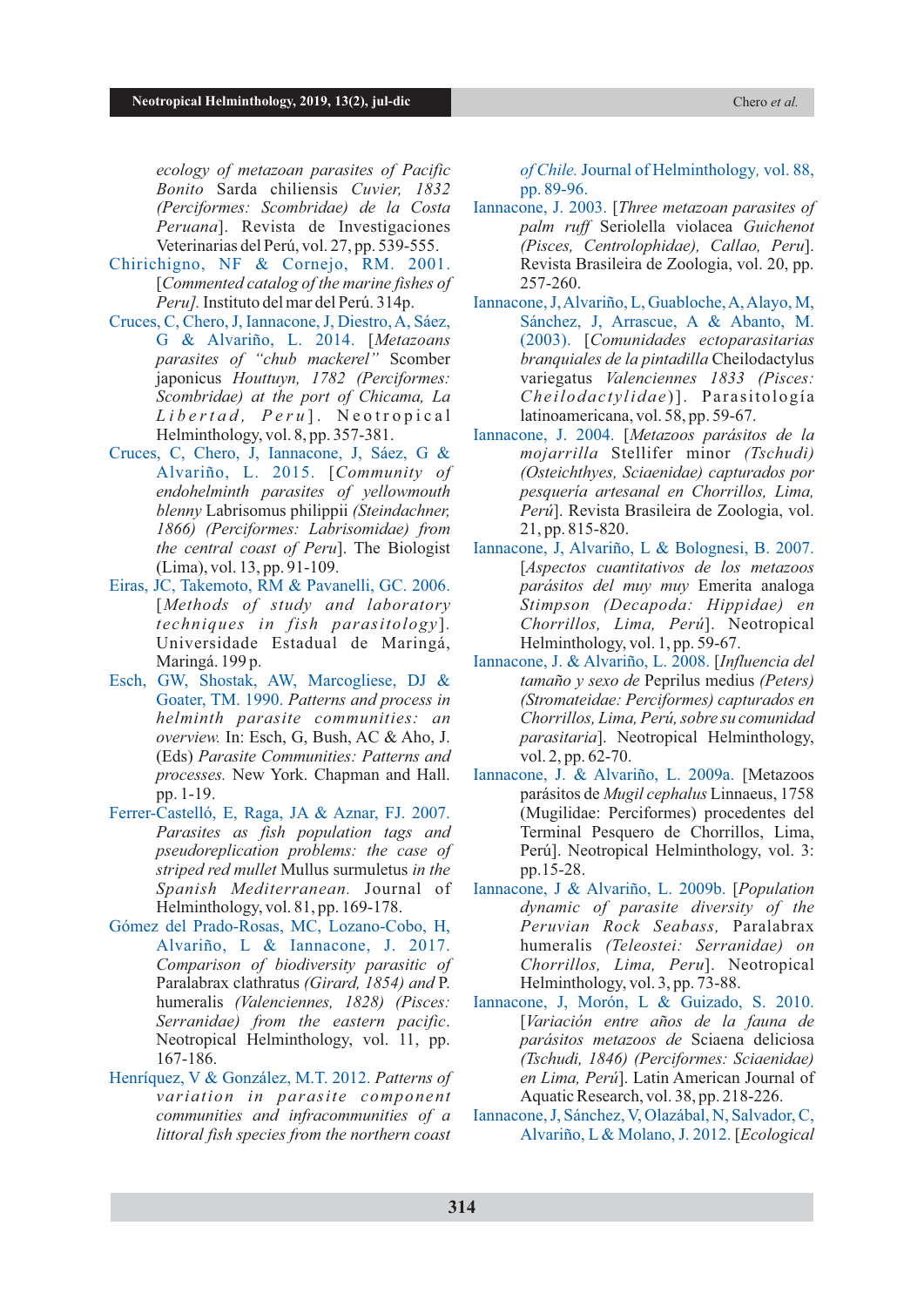*indices of parasites of* Scartichthys gigas *(Steindachner, 1876) (Perciformes: Blenniidae) of the coasts of Lima, Peru*]. Neotropical Helminthology, vol. 6, pp. 191- 203.

- Iannacone, J, Alvariño, L, Chero, J & Sáez, G. 2015. [*Parasite community of cabinza grunt*  Isacia conceptionis *(Cuvier & Valenciennes, 1830) (Perciformes: Haemulidae) in the area of Chorrillos, Lima, Peru*]. Revista de Investigaciones Veterinarias del Perú, vol. 26, pp. 96-110.
- Ibagy, AS & Sinque, C. 1995. [*Distribution of eggs and larvae of (Teleostei, Perciformes, Sciaenidae) in the coastal region of Rio Grande do Sul, Brazil*]. Arquivos de Biologia e Tecnologia, vol. 38, pp. 249-270.
- Keeney, DB, Boessenkool, S, King, TM, Leung, TL & Poulin, R. 2008. *Effects of interspecific competition on asexual proliferation and clonal genetic diversity in larval trematode infections of snails.* Parasitology, vol. 135, pp. 741-747.
- Knoff, M, Luque, JL & Amato, JF. 1997. *Community ecology of the metazoan parasites of grey mullets,* Mugil platanus *(Osteichthyes: Mugilidae) from the littoral of the state of Rio de Janeiro, Brazil.*Revista Brasileira de Biologia, vol. 57, pp. 441-454.
- Kohn, A, Fernandes, BMM & Cohen, SC. 2007. *South American trematodes parasites of f is h e s.* C o n s e l h o N a c i o n a l d e Desenvolvimento Cientifico e Tecnologico (CNPq). Sao Paulo. pp.318.
- Lafferty, KD. 2012. *Biodiversity loss decreases parasite diversity: theory and patterns.* Philosophical Transactions of the Royal Society B: Biological Sciences, vol. 367, pp. 2814-2827.
- Luque, JL. 1985. [*Parasitic helminths of* Mugil cephalus *Linnaeus, 1758 (Osteichthyes: Mugilidae) of Lima, Peru*]*.* Lic. Biology Thesis. Lima, Peru. Ricardo Palma University.
- Luque, JL. 1994. [*Population dynamics of* Metamicrocotyla macracantha *(Monogenea: Microcotylidae) parasite of*  Mugil cephalus *(Pisces: Mugilidae) in the central Peruvian coast*]. Revista de Biología Tropical, vol. 42, pp. 733-735.
- Luque, JL2008. [*Parasites: Ahidden component of the Biodiversity*?]. The Biologist (Lima),

vol. 6, pp. 5-7.

- Luque, JL & Poulin, R. 2007. *Metazoan parasite species richness in Neotropical fishes: hotspots and the geography of biodiversity.* Parasitology*,* 134: 865–878.
- Luque, J.L., Poulin, R. 2008). Linking ecology with parasites diversity in Neotropical fishes. *J. Fish Biol.,* 72: 189-204.
- Luque, JL, Cruces, C, Chero, J, Paschoal, F, Alves, PV, Da Silva, AC, Sánchez, L, Iannacone, J. 2016. Checklist of metazoan parasites of fishes from Peru. Neotropical Helminthology, vol.10, pp. 301-375.
- Madanire-Moyo, GN, Luus-Powell, WJ & Olivier, PA. 2012. *Diversity of metazoan parasites of the Mozambique tilapia,* Oreochromis mossambicus *(Peters, 1852), as indicators of pollution in the Limpopo and olifanta river systems.* Journal of Veterinary Research, vol. 79, pp. 1-9.
- Madhavi, R & Lakshmi, TT. 2012. *Community ecology of the metazoan parasites of the Indian mackerel* Rastrelliger kanagurta *(Scombridae ) from the coast of Visakhapatnam, Bay of Bengal*. The Journal of Parasitic Diseases, vol. 36, pp. 165-170.
- Marcogliese, D. 2002. *Food webs and the transmission of parasites to marine fish*. Parasitology, vol. 124, pp. 83-99.
- Muñoz, G & Cribb, TH. 2006. *Parasite communities and diet of* Coris batuensis *(Pisces: Labridae) from Lizard Island, Great Barrier Reef.* Memoirs of the Queensland Museum, vol. 52, pp. 191-198.
- Ñacari, L & Sánchez, L. 2014. [*Helminth fauna of*  Peprilus snyderi *Gilbert & Starks, 1904 (Stromateidae) of Chorrillos fishmarket, Lima, Peru*]. Neotropical Helminthology, vol. 8, pp. 1-17.
- Ñahui, RED. 2006. [*Spatio-temporal variability of sea surface temperature (SST) off the coast of Peru, using the TSM-Reynolds data*]. Compendio de Trabajos de Investigación IGP, vol. 7, pp. 9-26.
- Oliva, ME & Luque, JL. 1998. Distribution Patterns of *Microcotyle nemadactylus* (Monogenea) on Gill Filaments of *Cheilodactylus variegatus* (Teleostei). Memórias do Instituto Oswaldo Cruz, Rio de Janeiro, vol. 93, pp. 477-478.
- Oliva, M & Luque, JL. 2010. [*Marine ichthyoparasitology in the up-welling*